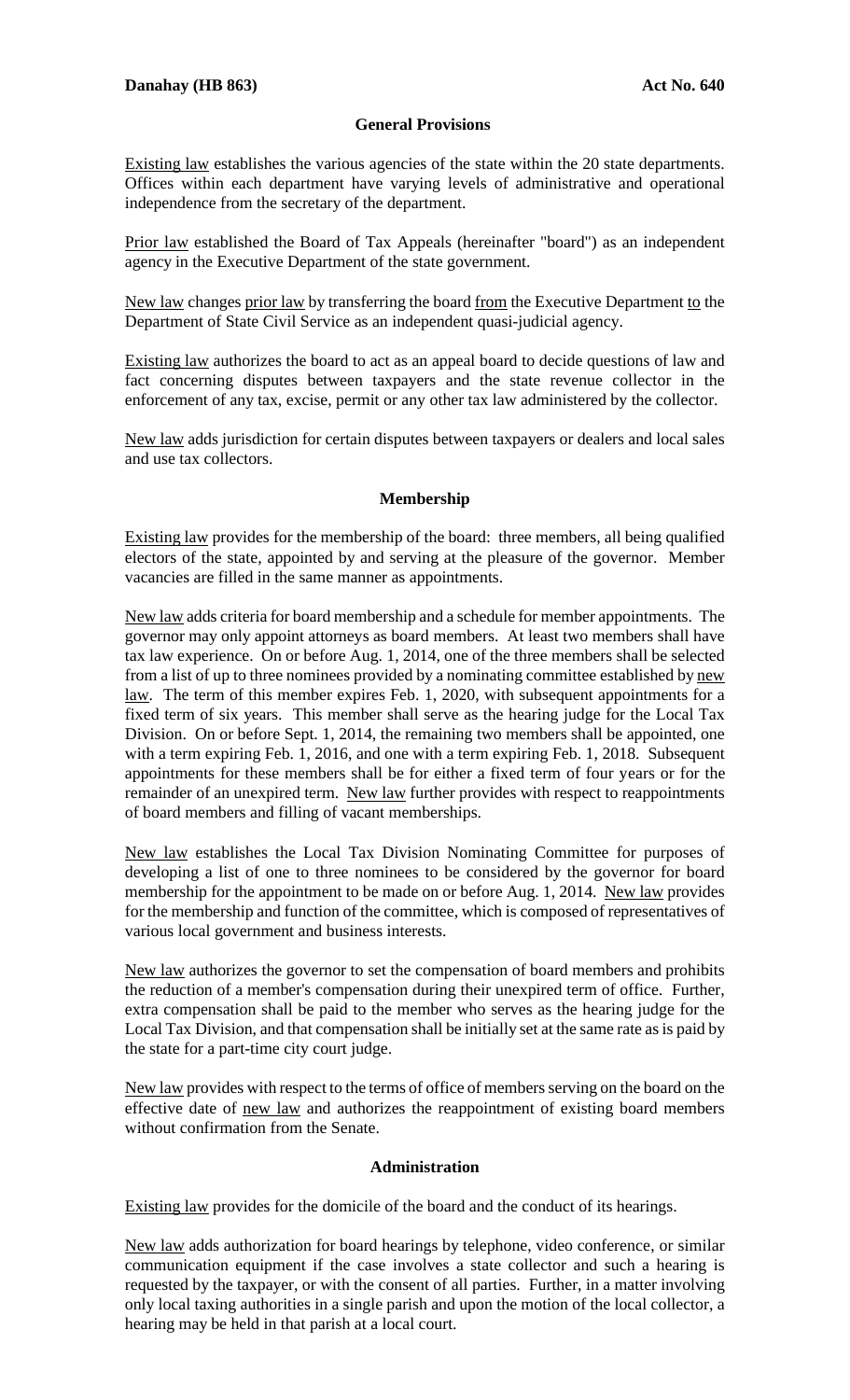New law establishes procedures for the designation of cases for hearing in the Local Tax Division and authorizes a local collector to elect, by affidavit, to have all cases involving that collector be heard in the Local Tax Division.

New law establishes procedures and requirements for the filing of petitions and issuance of notices and decisions with respect to hearings for the redetermination of an assessment, consideration of a payment under protest petition, determination of an overpayment, or appeal of a denial of or inaction on a refund claim. New law prohibits the board from ruling on the constitutionality of a statute or ordinance, and provides the procedures for the transfer of cases to the applicable court.

New law provides conditions and limitations on the consolidation of cases by the board, particularly with respect to cases involving local collectors.

Existing law grants the board discretion to issue written reasons with its decisions.

New law adds a requirement for the issuance of written reasons for judgment upon the request of any party, and requires the written reasons to be published on the board's website.

Existing law grants the board approval authority for waivers of penalties in matters involving the state collector.

New law adds an exclusion from the board's jurisdiction for any review of a penalty waiver or other discretionary function of a local collector.

New law authorizes the voluntary recusal of a board member and provides procedures governing the instance where a party other than a board member requests the recusal of a board member. Further, new law provides that the remainder of the board may adjudicate a case if a board member is recused, and provides for the appointment of a retired judge to adjudicate a case as an ad hoc judge in the case of recusal of all board members.

Prior law established district court jurisdiction for appellate review of a decision of the board.

New law changes the appellate jurisdiction for decisions of the board from a district court to a court of appeal. New law further provides that the appeal in a local case shall be to the court of appeal for the parish of the local tax collector.

Existing law authorizes rulemaking by the board and provides an exemption for the board from the Administrative Procedure Act. Existing law also provides certain exceptions to the exemption.

New law adds a requirement that any rule related to a fee shall be subject to legislative and gubernatorial oversight and veto in accordance with the Administrative Procedure Act. Further provides that legislative oversight of rules promulgated by the board shall be performed by the House Committee on Ways and Means and the Senate Committee on Revenue and Fiscal Affairs.

Existing law authorizes the board to make expenditures as necessary and supported by appropriations for such purpose.

New law adds limitations on the use of the board's self-generated revenues derived from the adjudication of local cases by restricting the expenditure of such monies to support of the Local Tax Division, and by exempting these revenues from the requirement for reversion to the state general fund at the end of the fiscal year.

Existing law authorizes the levy of a 4% state sales tax in lieu of any sales tax which would be levied by a political subdivision on taxable transactions involving mail order and internet vendors who engage in regular or systematic solicitation in the state by the distribution of advertising, or by other means including print, radio, television, computer database, cable, and other communication systems. After retention of an administrative fee for the Dept. of Revenue, the secretary of the department distributes all remaining tax proceeds to each parishes' central local sales and use tax collector for distribution on a pro rata basis to each political subdivision within the parish which levies a sales and use tax or receives a portion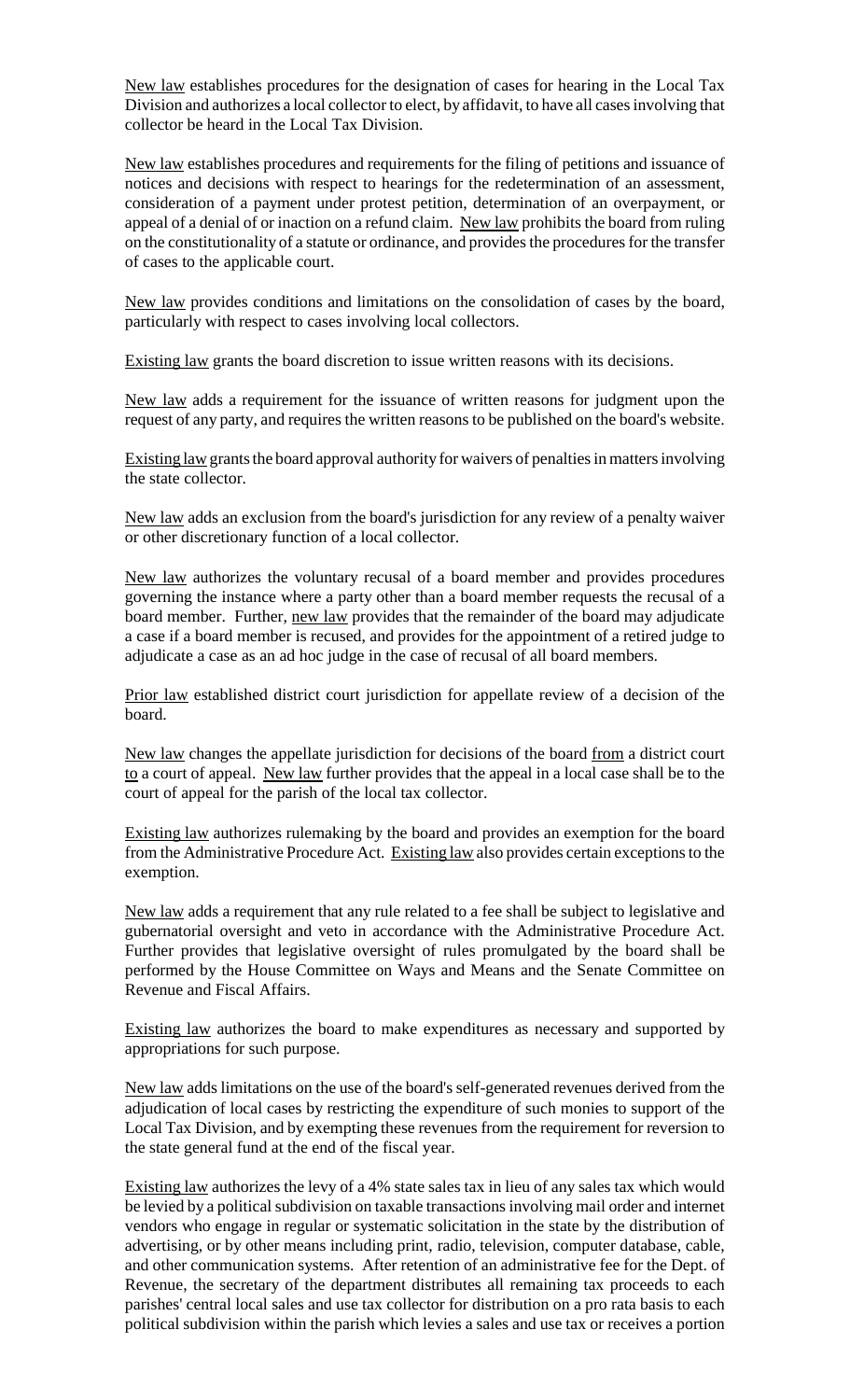of the proceeds of a parishwide levy. A sales and use tax commission advises the secretary on the distribution of tax proceeds.

New law adds a requirement for an annual allocation of \$132,000 in tax proceeds to the board via interagency transfer from the Dept. of Revenue. This allocation shall be made prior to distribution of the remaining tax proceeds to local governments as provided in existing law. New law further specifies that the annual allocation for the board shall be increased by \$5,000 on July 1, 2015, and also on the first day of each of the four subsequent fiscal years when the amount distributed in the fiscal year immediately preceding that date exceeds the amount distributed in FY2014.

New law adds two members appointed by the La. Sheriff's Association to the sales and use tax commission.

## **Jurisdiction over local sales and use tax disputes**

Existing law establishes the Uniform Local Sales Tax Code which applies in the assessment, collection, administration, and enforcement of the sales and use tax of any local taxing authority.

New law expands the board's jurisdiction to include questions of law and fact arising from disputes between a taxpayer or dealer and a collector of local sales and use tax. New law further provides that the board shall interpret provisions of existing law governing the assessment, collection, administration, and adjudication of local sales and use tax in the same manner as courts in La.

Existing law provides with respect to the remedies available for the resolution of disputes between taxpayers or dealers and collectors regarding assessments and refunds.

Prior law provided that a request for a mandatory arbitration proceeding may be exercised by a taxpayer or dealer in specific circumstances as a remedy for resolution of disputes.

New law removes arbitration as a remedy, and rather provides for an appeal to the board for redetermination of an assessment or overpayment at issue, or a resolution of the dispute.

New law adds a prohibition on the appeal of an assessment to the board by a taxpayer who fails to file a return or report unless the tax was paid to another parish with a timely refund request.

Existing law provides that a taxpayer may pay a disputed tax under protest and then file suit in district court within applicable deadlines for a full adjudication of any and all questions in the enforcement or legality of any tax or method of enforcement.

New law adds a petition to the board as an optional additional legal remedy for the adjudication of such questions.

Prior law provided district court jurisdiction as the venue for a dispute over a collector's disallowance or inaction concerning a taxpayer's refund request.

New law changes the venue for such disputes from a district court to the board.

Existing law provides for the interruption of the prescriptive period of a tax by the filing of a pleading in a court by any party.

New law adds the same provisions regarding a pleading filed with the board.

Existing law provides that an appeal of an assessment pending in a district court shall not delay the filing of an assessment by the collector for taxes owed by a taxpayer in bankruptcy.

New law adds the same provisions regarding an appeal pending before the board.

Prior law provided for an appeal to a court for redetermination of an assessment paid by a taxpayer whose property was subject to distraint and sale due to a suspicion by the collector that the collection of the tax was in jeopardy.